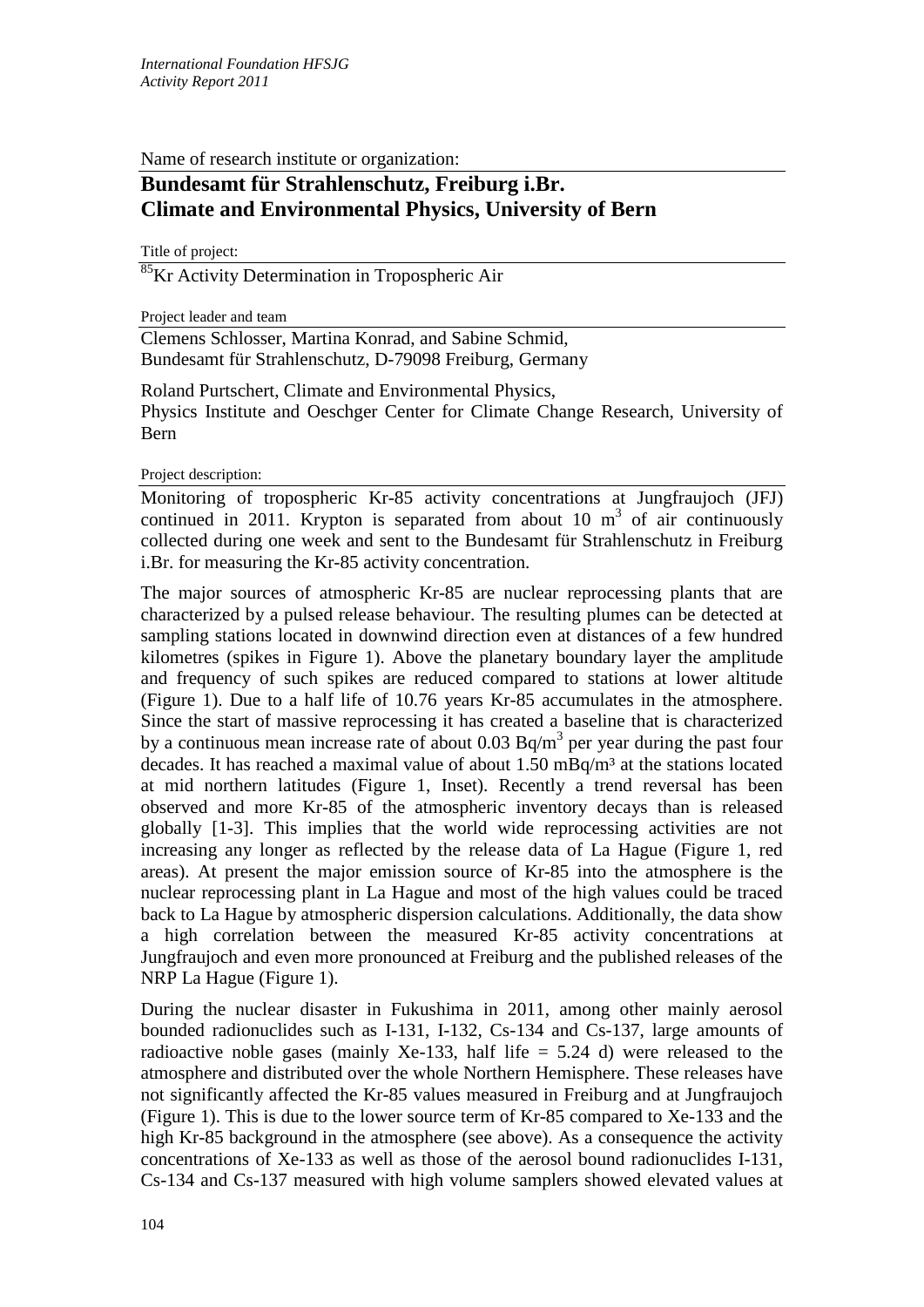several trace analysis stations in Europe in the weeks after the accident. In addition, the gaseous compound of I-131 was observed at enhanced activity concentrations [4,5]. During the weeks after the Fukushima event the weekly samples collected at the Jungfraujoch were not only analysed for Kr-85 but also for Xe-133 activity concentrations (Figure 2).

The location of the Jungfraujoch sampling site is crucial because of its altitude. The data are representative for the northern tropospheric background level and are important for the assessment and quantification of environmental radioactivity and radiation exposure in Switzerland.



*Figure 1. Measured atmospheric 85Kr activity concentrations in weekly air samples, collected at Jungfraujoch (3500 masl) and Freiburg i. Br. (280 masl), during the last three years. Inset: Values for Freiburg i. Br. over the last 35 years. The red columns represent the monthly emissions from La Hague in arbitrary units (the order of magnitude is 10<sup>16</sup> Bq Kr-85 per month). The start date of the Fukushima disaster in March 2011 is indicated by the green star.*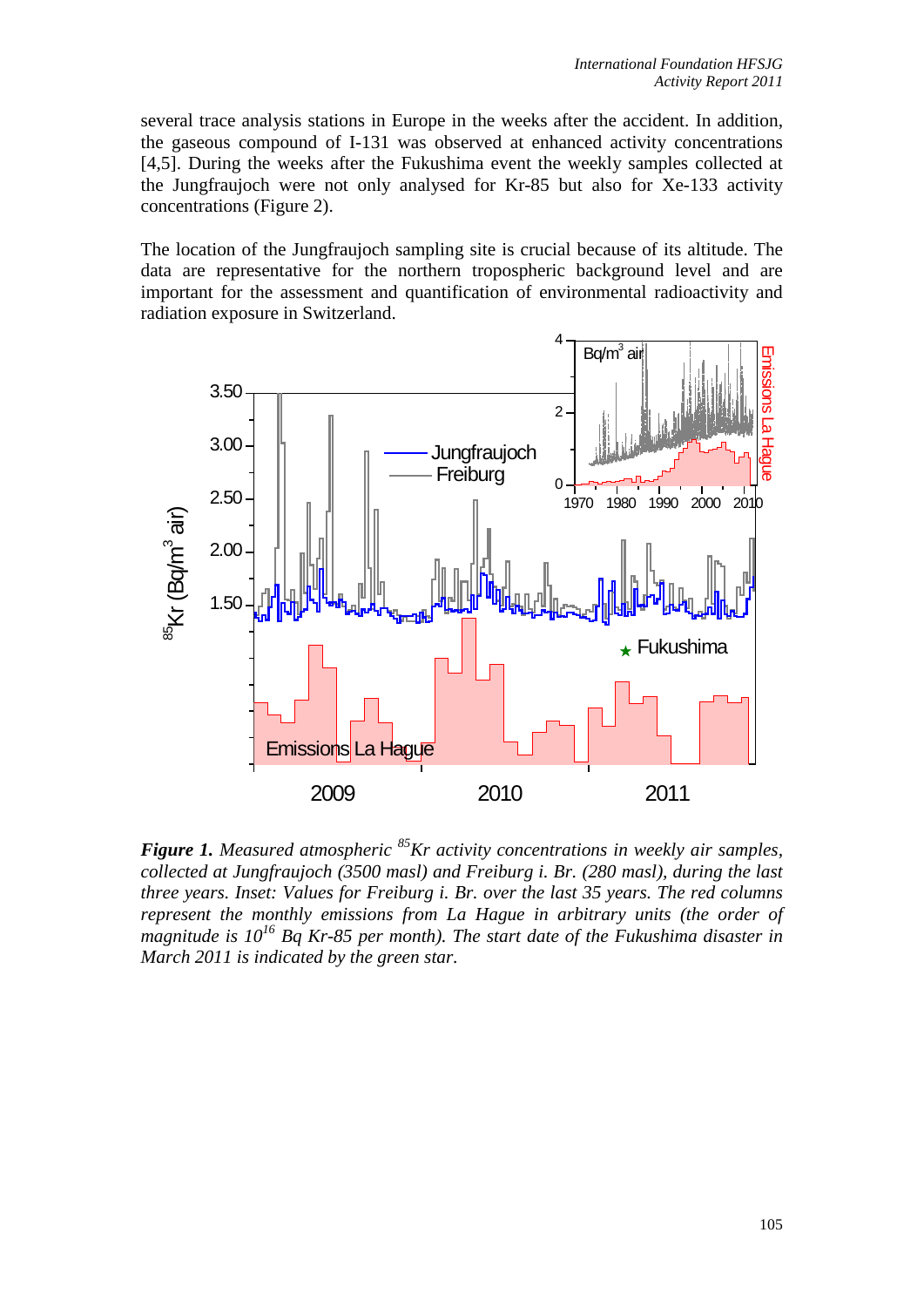

*Figure 2. The atmospheric activity concentration of Xe-133 in weekly samples collected at Jungfraujoch (3500 masl) and Freiburg i. Br. (280 masl), in March to June 2011. The "Fuksuhima peak" is clearly seen at both stations.* 

Key words:

Krypton, 85Kr, radioactivity in air, reprocessing plants

Internet data bases:

cschlosser@bfs.de

Collaborating partners/networks:

purtschert@climate.unibe.ch

Scientific publications and public outreach 2011:

[1] Umweltradioaktivität und Strahlendosen in der Schweiz, Bundesamt für Gesundheit, Abteilung Strahlenschutz, 2004, 2005, 2006, 2007, 2008, 2009, 2010, 2011 (in preparation)

[2] Umweltradioaktivität und Strahlenbelastung, Deutschland, Jahresberichte 2007, 2008, 2009, 2010, 2011 (in preparation); Reihe Umweltpolitik; Bundesministerium für Umwelt, Naturschutz und Reaktorsicherheit.

[3] Schlosser, C., M. Auer, H. Sartorius, T. Kumberg, Edelgasmessungen des BfS für IMIS und CTBTO, 14. Fachgespräch zur Überwachung der Umweltradioaktivität, Freiburg, 23.-26.03.2009, Tagungsband, Bundesministerium für Umwelt, Naturschutz und Reaktorsicherheit (BMU), Mai 2010, Seiten 111-119 , ISSN 1869-585X.

[4] Bieringer, J., C. Katzlberger, T. Steinkopff, P. Steinmann, H. Wershofen: Weiträumige Ausbreitung von Radioaktivität als Folge des Störfalls von Fukushima Daiichi, Strahlenschutz Praxis, Heft 3/2011, S. 34, G13638, ISSN 0947-434 X